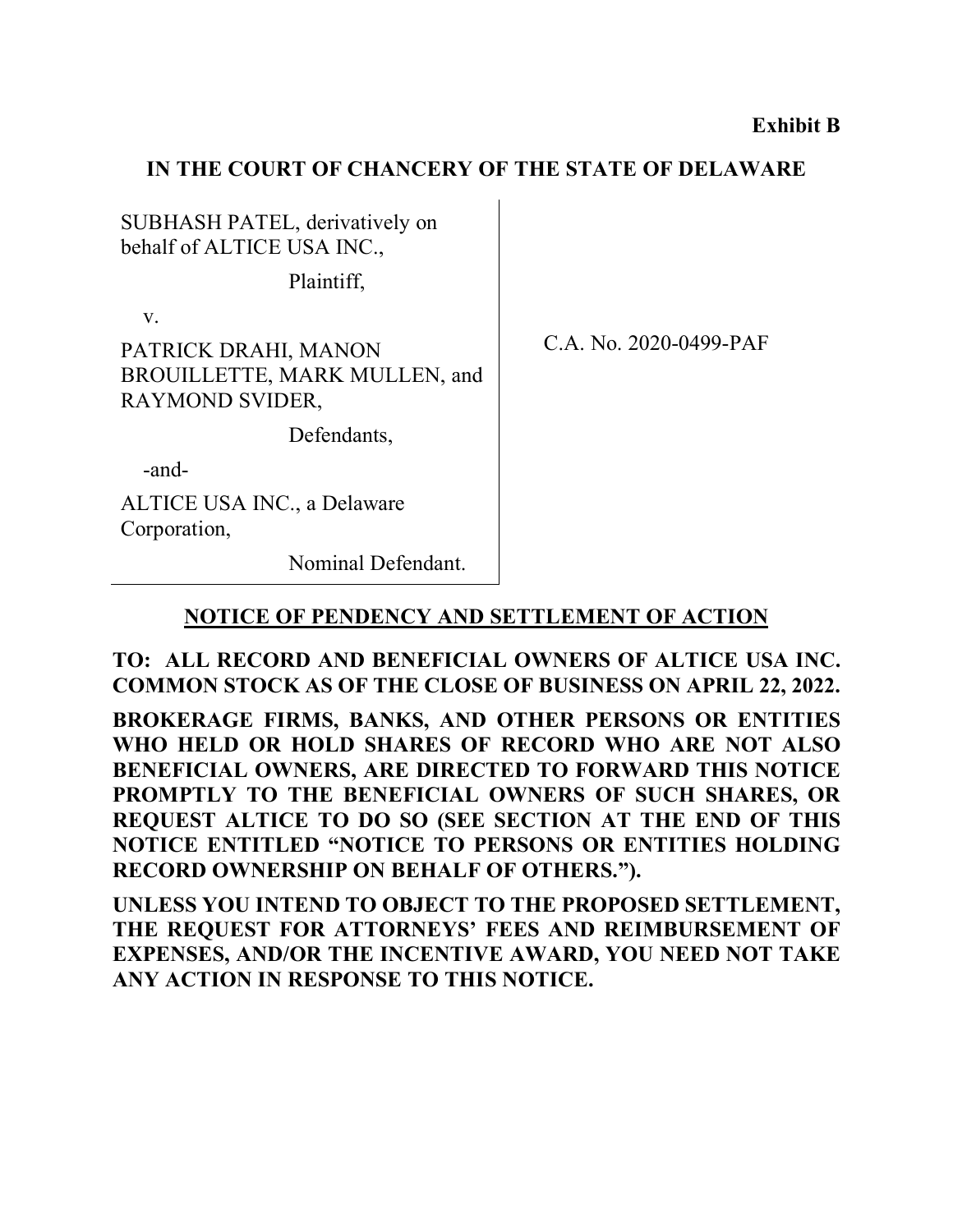The purpose of this Notice is to inform you about (i) the pendency of the above-captioned stockholder derivative action (the "Action"), which was brought by an Altice stockholder on behalf of and for the benefit of Altice, pending in the Court of Chancery of the State of Delaware (the "Court"); (ii) a proposed settlement of the Action (the "Settlement"), subject to Court approval and other conditions as set forth in a Stipulation of Settlement (the "Stipulation") that was filed with the Court and is publicly available for review as indicated in paragraph 23 below; (iii) the hearing that the Court will hold on \_\_\_\_\_\_\_\_, \_\_\_\_, 2022 at \_: \_\_\_\_\_\_\_.m., to determine whether to approve the Settlement and to consider Plaintiff's Counsel's application for an award of attorneys' fees and expenses and Plaintiff's Counsel's application for an award incentive award to Plaintiff; and (iv) Altice stockholders' rights with respect to the proposed Settlement, Plaintiff's Counsel's application for an award of attorneys' fees and expenses, and Plaintiff's Counsel's application for an incentive award to Plaintiff. 1

### **PLEASE READ THIS NOTICE CAREFULLY AND IN ITS ENTIRETY. YOUR RIGHTS WILL BE AFFECTED BY THIS ACTION.**

## **WHAT IS THE PURPOSE OF THIS NOTICE?**

1. The Court directed that this Notice be mailed to you because Altice's records indicate that you are a Current Stockholder of Altice. <sup>2</sup> The Court has directed us to send you this Notice because you have a right to know about your options before the Court rules on the proposed Settlement. Additionally, you have the right to understand how this Action generally affects your legal rights.

<sup>&</sup>lt;sup>1</sup> The terms and conditions of the Settlement are set forth in the Stipulation and Agreement of Compromise, Settlement, and Release dated April 22, 2022 (the "Agreement"), entered into by and among individual defendants Patrick Drahi, Manon Brouillette, Mark Mullen, and Raymond Svider, nominal defendant Altice, and Plaintiff Subhash Patel (the "Plaintiff"). "Committee Defendants" means Manon Brouillette, Mark Mullen, and Raymond Svider.

<sup>&</sup>lt;sup>2</sup> As further described in Paragraph 24 of this Notice, if you are a Stockholder of record holding any shares of Altice's common stock of which you are not the beneficial owner, you are requested to forward this Notice to all such beneficial owners of those shares upon receipt.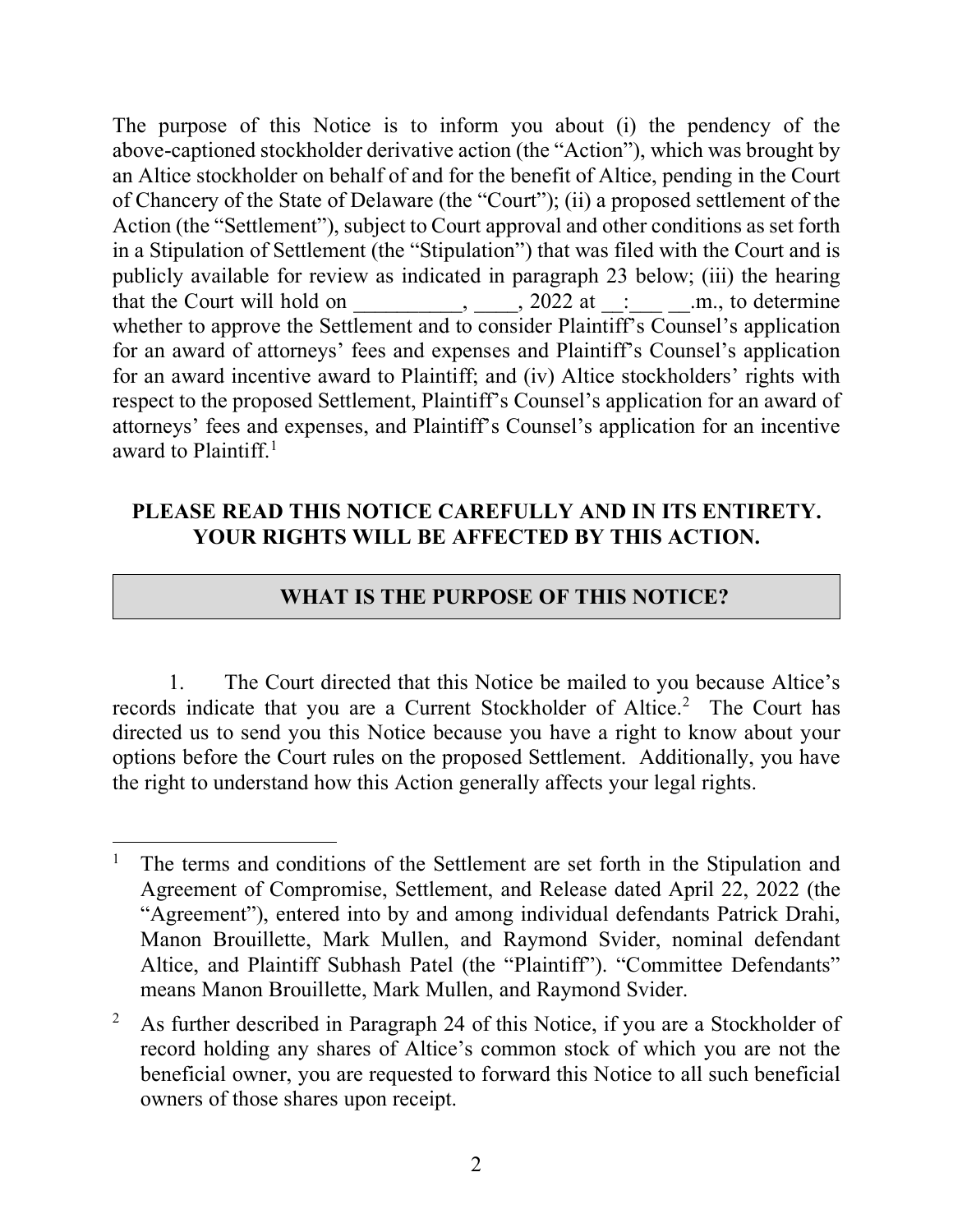2. The issuance of this Notice is not an expression by the Court of any findings of fact or any opinion concerning the merits of any claim in the Action, and the Court has not yet decided whether to approve the Settlement.

#### **WHAT IS THE CASE ABOUT? WHAT HAS HAPPENED SO FAR?**

THE FOLLOWING DESCRIPTION OF THE ACTION AND THE SETTLEMENT HAS BEEN PREPARED BY COUNSEL FOR THE SETTLING PARTIES. THE COURT HAS MADE NO FINDINGS WITH RESPECT TO SUCH MATTERS, AND THIS NOTICE IS NOT AN EXPRESSION OR STATEMENT BY THE COURT OF FINDING OF FACT.

3. By letters dated November 25, 2019 and February 20, 2020, counsel for Plaintiff made demands on Altice USA for the inspection of certain non-public, Board-level, and senior officer-level corporate books and records pursuant to 8 *Del. C.* § 220. The Books and Records Demands sought to investigate, among other things, alleged breaches of fiduciary duties and waste of corporate assets in connection with certain transactions the Company entered into with Drahi, including but not limited to the June 7, 2018 Stockholders' Agreement with Next Alt S.À R.L. and A4 S.A., and certain compensation awards, specifically the 2017 Award, 2018 Award, and 2020 Award.

4. On June 23, 2020, Plaintiff filed a plenary stockholder derivative complaint on behalf of Altice USA in this Court, asserting claims for breach of fiduciary duties and waste of corporate assets under Delaware law. The Complaint alleged that Drahi, as controlling stockholder, and the Committee Defendants, as directors of the Company, breached their fiduciary duties and wasted corporate assets in approving the Awards to Drahi, which Plaintiff alleged were not entirely fair to the Company. The Complaint alleged that Individual Defendants are liable to Altice USA for damages resulting from the Awards, including rescissory damages and disgorgement. The Defendants have denied and continue to expressly deny each of the claims and contentions alleged by Plaintiff. On October 15, 2020, the parties filed a stipulation to dismiss defendant Next Alt S.à r.l. without prejudice. On October 15, 2020, Defendants Drahi, Svider, Mullen, and Brouillette filed their Answers and Affirmative Defenses to Plaintiff's Complaint. On March 9, 2021, the Court entered an Order Governing Case Schedule establishing deadlines for fact and expert discovery, summary judgment briefing, and other pre-trial matters, and setting a trial date of October 3, 2022.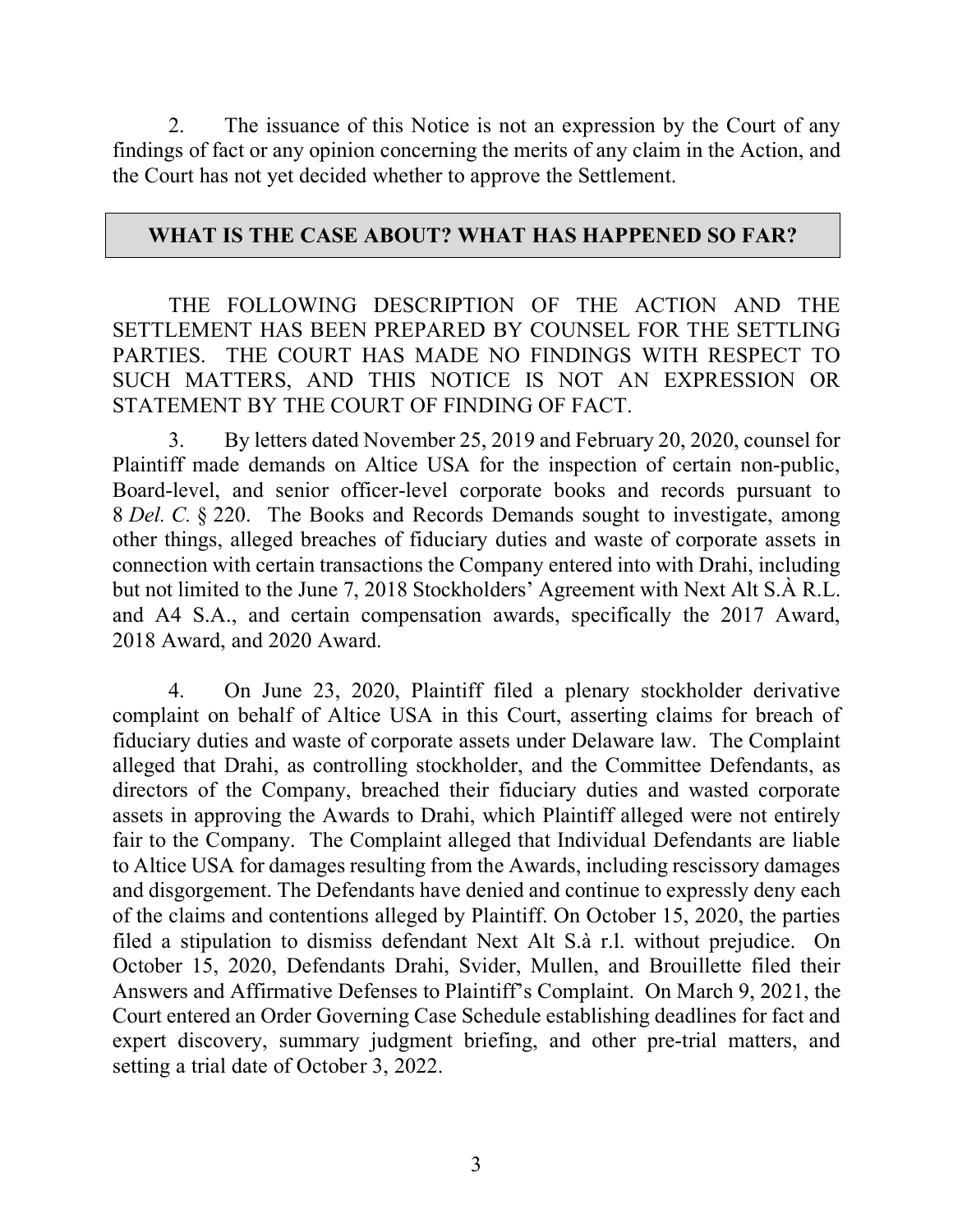5. From October 2020 through December 2021, the Individual Defendants and the Company produced to Plaintiff documents and information in response to Plaintiff's discovery requests related to the allegations in the Complaint and applicable defenses, which Plaintiff reviewed and analyzed. In total, the Individual Defendants produced over 35,000 responsive documents, comprising over 162,000 pages. Plaintiff also produced multiple sets of documents in response to Defendants' discovery requests. Collectively, Plaintiff and the Individual Defendants propounded and exchanged written responses to dozens of interrogatories, including numerous supplemental responses from all parties. The parties also prepared extensively for the depositions of ten fact witnesses, all of which were noticed and scheduled to take place in early 2022. Plaintiff also served a subpoena on non-party Sotheby's, Inc. to obtain the relevant communications of Charles Stewart, former Co-President and Chief Financial Officer and current director of Altice.

6. In March 2021, the Settling Parties began engaging in settlement discussions to explore a potential resolution of the Action. Initial settlement talks were unsuccessful, but the Settling Parties made further progress and continued negotiations thereafter. Over the next several months, with discovery ongoing, the Settling Parties engaged in good faith and extensive negotiations over Plaintiff's settlement demands, including exchanging various proposals for corporate governance reform enhancements and rescissory relief. These conversations did not result in an agreement.

7. The Settling Parties reengaged in settlement discussions in early January 2022. Ultimately, following the extensive, arm's length negotiations, on January 18, 2022, the Settling Parties reached an agreement-in-principle to settle the Action. The settlement terms include partial rescission and disgorgement of the Awards and requirements for the Company to adopt and implement certain Corporate Governance Policies set forth in paragraphs 10 and 12 below.

8. On April 22, 2022, the Parties entered into a Stipulation of Settlement setting forth the terms of the Settlement.

## **WHAT ARE THE TERMS OF THE SETTLEMENT?**

9. As consideration for the Settlement, the Settling Parties have agreed that Defendant Drahi will remit and/or reduce a portion of awards granted to him in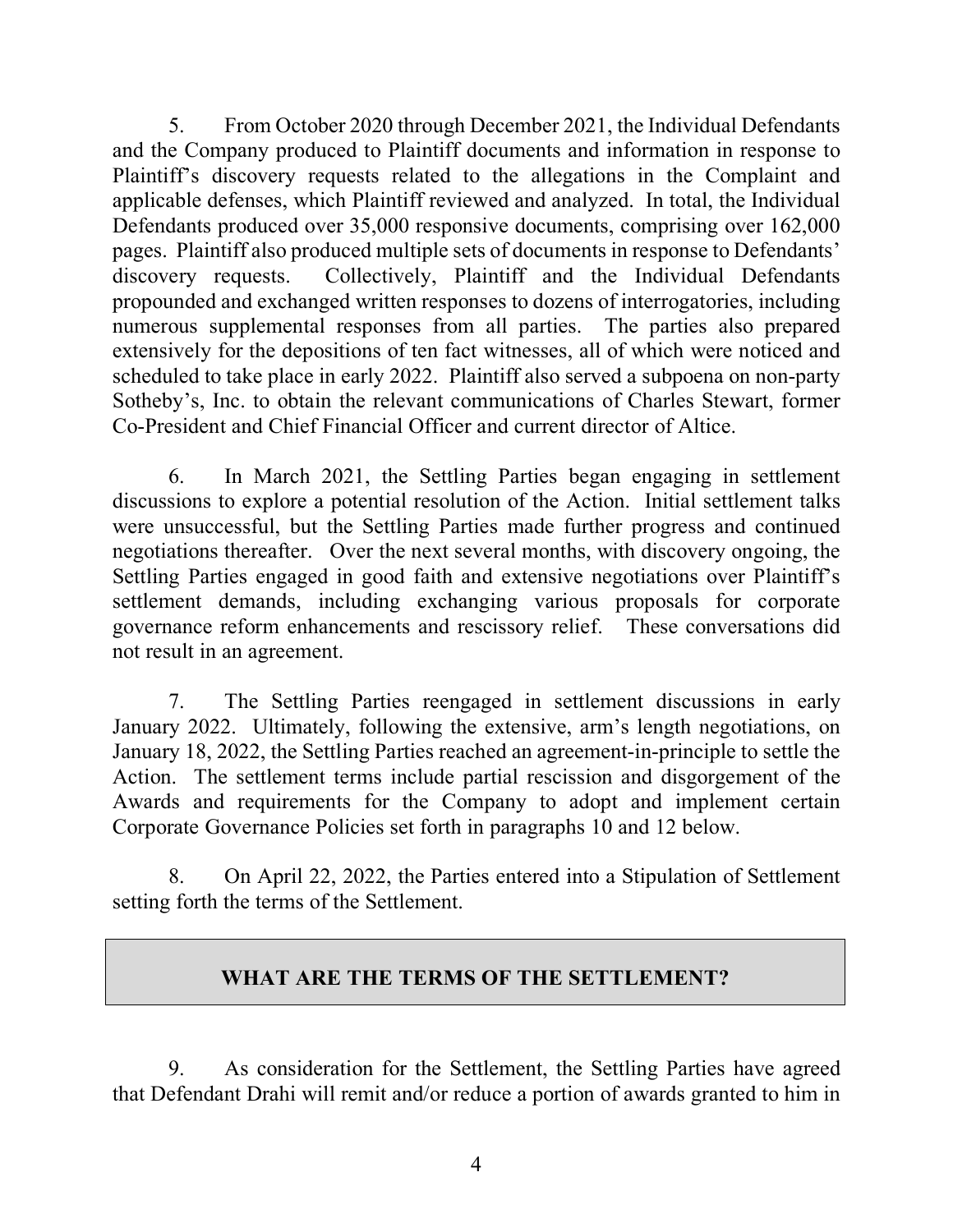2017, 2018, and 2020 and the Company shall implement and/or maintain certain corporate governance policies.

- 10. Within sixty (60) days of the Effective Date:
	- a. Drahi shall remit to the Company an equivalent of 31.25% of the shares that he received upon the exercise of the 2017 Award, either in shares or in cash, at this election. If remittance is made in cash, the amount shall be equal to the price of stock as of January 19, 2022 (\$14.82) multiplied by 97,812 shares.
	- b. Drahi's 2018 Award shall be reduced by 628,578 shares (47%), Drahi's option to purchase those 628,578 shares shall be rescinded and cancelled, and Drahi shall relinquish any claim to this reduced portion of the 2018 Award.
	- c. Drahi's 2020 Stock Option Award shall be reduced by 1,840,000 shares (46%), Drahi's option to purchase those 1,840,000 shares shall be rescinded and cancelled, and Drahi shall relinquish any claim to this reduced portion of the 2020 Stock Option Award.
	- d. Drahi's 2020 PSU Award shall be reduced by 46%, or 547,387 shares, prorated among the \$50 and \$60 performance strike price, and Drahi shall relinquish any claim to this reduced portion of the 2020 PSU Award.

11. Drahi shall not receive any "make whole" or "replacement" compensation with respect to the recissions and disgorgement set forth above.

12. Within sixty (60) days of the Effective Date, the Board shall adopt and/or maintain the Corporate Governance Policies below for a period of four (4) years, unless the Board, in the exercise of its business judgment, determines in good faith that, due to changed circumstances, any such procedure or practice should be modified, suspended, or discontinued, provided that appropriate disclosure of any such determination, to the extent required, shall be made.

> a. Appointment of New Independent Director. The Settling Parties acknowledge and agree that the Company has, following consultation with Plaintiff's Counsel, already replaced one director on the Compensation Committee (the "Committee")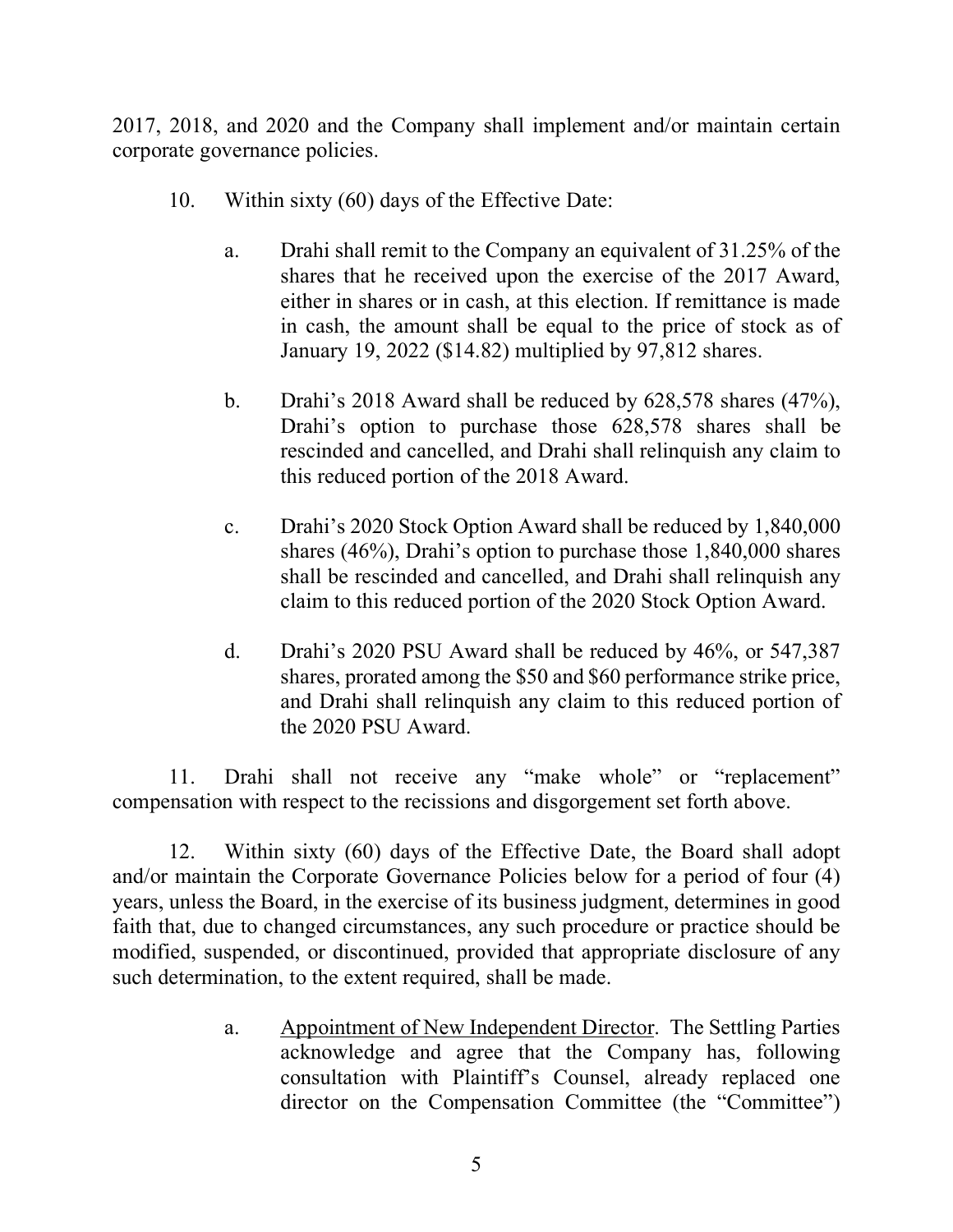with a new director who meets the standards for independence set by the New York Stock Exchange ("NYSE"). The Settling Parties further acknowledge and agree the Board has reconstituted the Committee by removing the former director and appointing the new director.

- b. Any future compensation proposal for Drahi shall be subject *ab initio* to the Committee's approval, which shall be comprised as required by NYSE rules.
- c. The Settling Parties acknowledge and agree that the Board has revised its independent director compensation program to include an annual award of stock options to independent directors.
- d. Independent Advisor. In evaluating matters pertaining to Drahi's compensation, the Committee shall engage an independent compensation consultant (the "Independent Advisor"). The Independent Advisor shall assist the Committee in carrying out its responsibilities, including with respect to the negotiation and the evaluation of whether Drahi's compensation would be fair and reasonable to the Company. The Independent Advisor shall prepare a report summarizing its analysis and conclusions and submit the report to the Committee.
- e. As part of its review of any future compensation proposal for Drahi, the Committee shall, among other things, (a) consider the report prepared by the Independent Advisor, and (b) conduct an evaluation of Drahi's performance and the value provided to the Company from his past and contemplated future services.
- f. Information pertaining to the Committee's review of Drahi's compensation shall be included in the Company's proxy statement.
- g. Drahi (and members of his family) shall neither participate in the Committee's review nor attend any portion of any meeting in which Drahi's compensation or performance is discussed.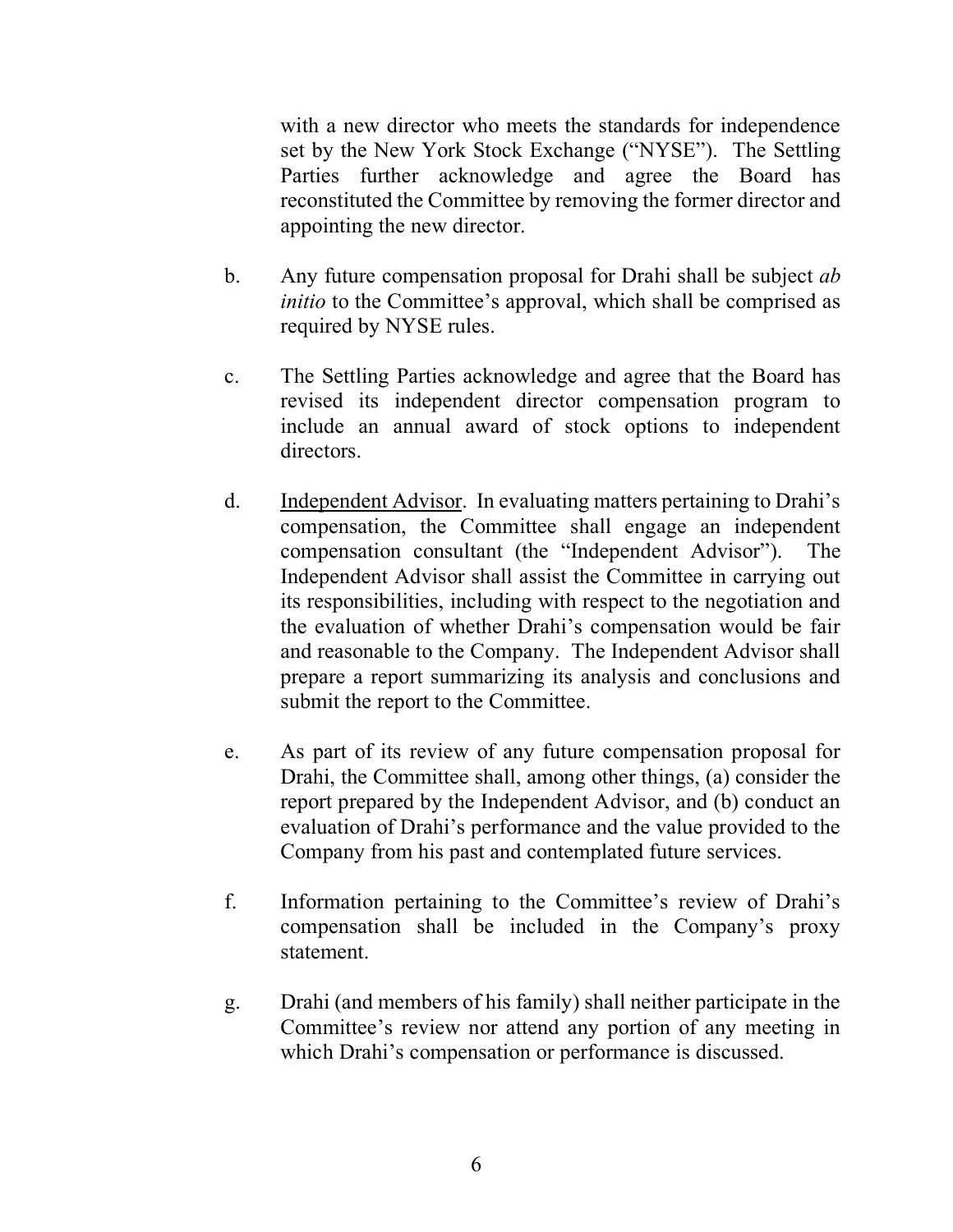- h. The Committee confirms that it shall continue to meet periodically in executive session, as required by its Charter, and shall ensure that appropriate minutes of these sessions are taken.
- i. The Board shall continue to develop and maintain a viable CEO succession plan.
- j. The Board shall continue to receive continuing education programs.

# **WHAT ARE THE PARTIES' REASONS FOR THE SETTLEMENT?**

13. Plaintiff and Plaintiff's Counsel thoroughly considered the facts and law underlying the claims asserted in the Action. Plaintiff's agreement to settle the Action is not intended to be and shall not be construed as an admission or concession concerning the relative strength or merit of the claims. However, Plaintiff and Plaintiff's Counsel also recognize the significant risk, expense, and length of continued proceedings necessary to prosecute the Action through trial and possible appeals, and took these factors into account.

14. In light of Drahi's agreement to rescind portions of his Awards and the adoption and/or maintenance of Altice's corporate governance practices and procedures outlined above, and on the basis of information available to them, including publicly available information and a review of tens of thousands of documents produced by Defendants and non-parties, Plaintiff and Plaintiff's Counsel have determined that the proposed Settlement is fair, reasonable, adequate, and in the best interests of Altice. The Settlement provides immediate and substantial benefits for the Company without the risk that continued litigation could result in obtaining similar or lesser relief after continued extensive and expensive litigation, including trial and possible appeals, the outcome of which is inherently uncertain.

15. The Committee Defendants and Drahi have vigorously denied, and continue to vigorously deny, all allegations of wrongdoing, fault, liability or cognizable damage to Altice, and assert that they acted properly at all times. The Defendants have agreed to the Settlement solely because they consider it desirable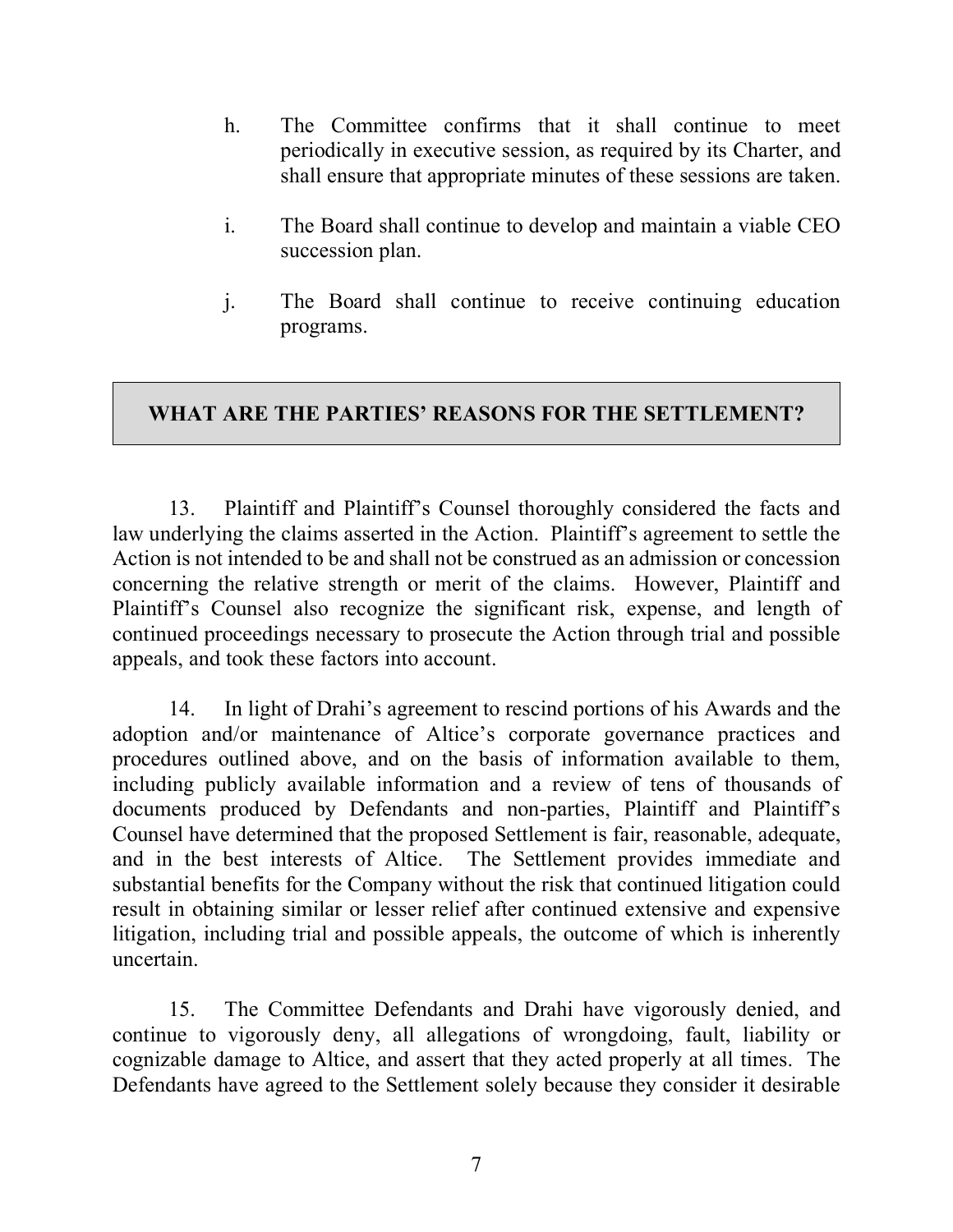that the claims against them in the Action be settled and dismissed with prejudice in order to, among other things, (i) avoid the substantial expense, inconvenience and distraction of continued litigation, and (ii) finally put to rest the claims asserted against the Defendants in the Action.

### **WHAT WILL HAPPEN IF THE SETTLEMENT IS APPROVED? WHAT CLAIMS WILL THE SETTLEMENT RELEASE?**

16. If the Settlement is approved, the Court will enter a Final Order and Judgment (the "Judgment"). Pursuant to the Judgment, upon the Effective Date of the Settlement (as defined in the Agreement), the Action will be dismissed with prejudice and the following releases will occur:

**Release of Claims by Plaintiff, Altice, other Altice stockholders:** Altice, Plaintiff, and every other Altice stockholder, on behalf of Altice, on behalf of themselves and any other person or entity who could assert any of the Release Plaintiff's Claims on their behalf, in such capacity only shall fully, finally, and forever release, settle, and discharge and shall forever be enjoined from prosecuting, the Release Plaintiff's Claims against Defendants and any other Released Defendant Parties.

"Released Claims Against the Defendant Parties" means any and all manner of claims, demands, rights, liabilities, losses, obligations, duties, costs, debts, expenses, interest, penalties, sanctions, fees, attorneys' fees, actions, potential actions, causes of action, suits, agreements, judgments, decrees, matters, issues and controversies of any kind, nature, or description whatsoever, whether legal or equitable, known or unknown (as defined in ¶1.40 of the Stipulation), disclosed or undisclosed, accrued or unaccrued, apparent or nonapparent, foreseen or unforeseen, matured or not matured, suspected or unsuspected, liquidated or not liquidated, fixed or contingent that have been or could have been asserted by the Released Plaintiff Parties in any capacity against the Released Defendant Parties or that Altice USA could have asserted directly against the Released Defendant Parties or that any Altice USA stockholder could have asserted derivatively on behalf of Altice USA against the Released Defendant Parties in any court, tribunal, forum, or proceeding, whether direct, derivative, individual, or class in nature, that are based upon, arise out of, or relate in any way, directly or indirectly to the allegations made in, or the subject matter of, the Action or Books and Records Demand, including, but not limited to: (i) the June 7, 2018 Stockholders' Agreement;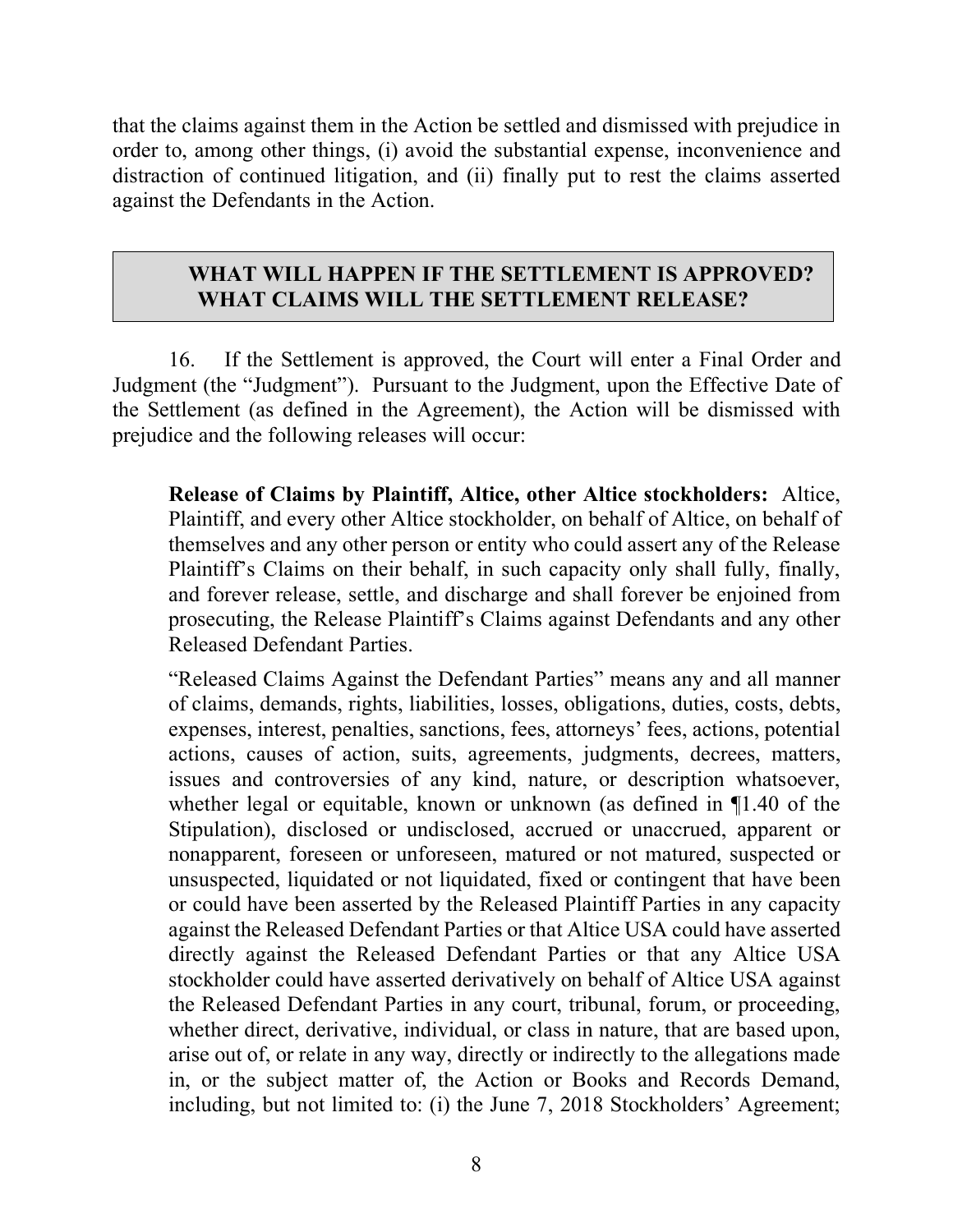(ii) the 2017 Award; (iii) the 2018 Award; and (iv) the 2020 Award, except for claims relating to the enforcement of the Settlement.

"Released Defendant Parties" means, whether or not each or all of the following Persons or entities were named, served with process, or appeared in the Action, the Settling Defendants, the Company, and Next Alt S.à r.l., and their respective successors, successors-in-interest, predecessors, predecessors-in-interest, parents, subsidiaries, affiliates, partners, directors, employees, officers, lawyers, advisors, insurers, reinsurers, trustees, executors, heirs, estates, spouses, marital communities, assigns or transferees, and any person or entity acting for or on behalf of any of them and each of them.

**Release of Claims by Defendants**: Defendants, on behalf of themselves and any other person or entity who could assert any of the Released Defendants' Claims on their behalf, in such capacity only, shall fully, finally, and forever release, settle, and discharge, and shall forever be enjoined from prosecuting, the Released Defendants' Claims against Released Plaintiff Parties.

"Released Claims Against the Plaintiff Parties" means any and all manner of claims, demands, rights, liabilities, losses, obligations, duties, costs, debts, expenses, interest, penalties, sanctions, fees, attorneys' fees, actions, potential actions, causes of action, suits, agreements, judgments, decrees, matters, issues and controversies of any kind, nature, or description whatsoever, whether legal or equitable, known or unknown (as defined in ¶1.40), disclosed or undisclosed, accrued or unaccrued, apparent or nonapparent, foreseen or unforeseen, matured or not matured, suspected or unsuspected, liquidated or not liquidated, fixed or contingent that have been or could have been asserted by the Released Defendant Parties against the Released Plaintiff Parties in any court, tribunal, forum, or proceeding that are based upon, arise out of, or relate in any way, directly or indirectly to the institution, prosecution, or settlement of the claims against any or all of the Released Defendant Parties and the Company, except for claims relating to the enforcement of the Settlement.

"Released Plaintiff Parties" means Plaintiff, Plaintiff's Counsel, and their respective successors, successors-in-interest, predecessors, predecessors-in interest, parents, subsidiaries, affiliates, partners, directors, employees, officers, lawyers, advisors, insurers, reinsurers, trustees, executors, heirs, estates, spouses, marital communities, assigns or transferees and any person or entity acting for or on behalf of any of them and each of them.

"**Release of Unknown Claims"** means any claims that any of the Settling Parties does not know or suspect to exist in his, her, or its favor at the time of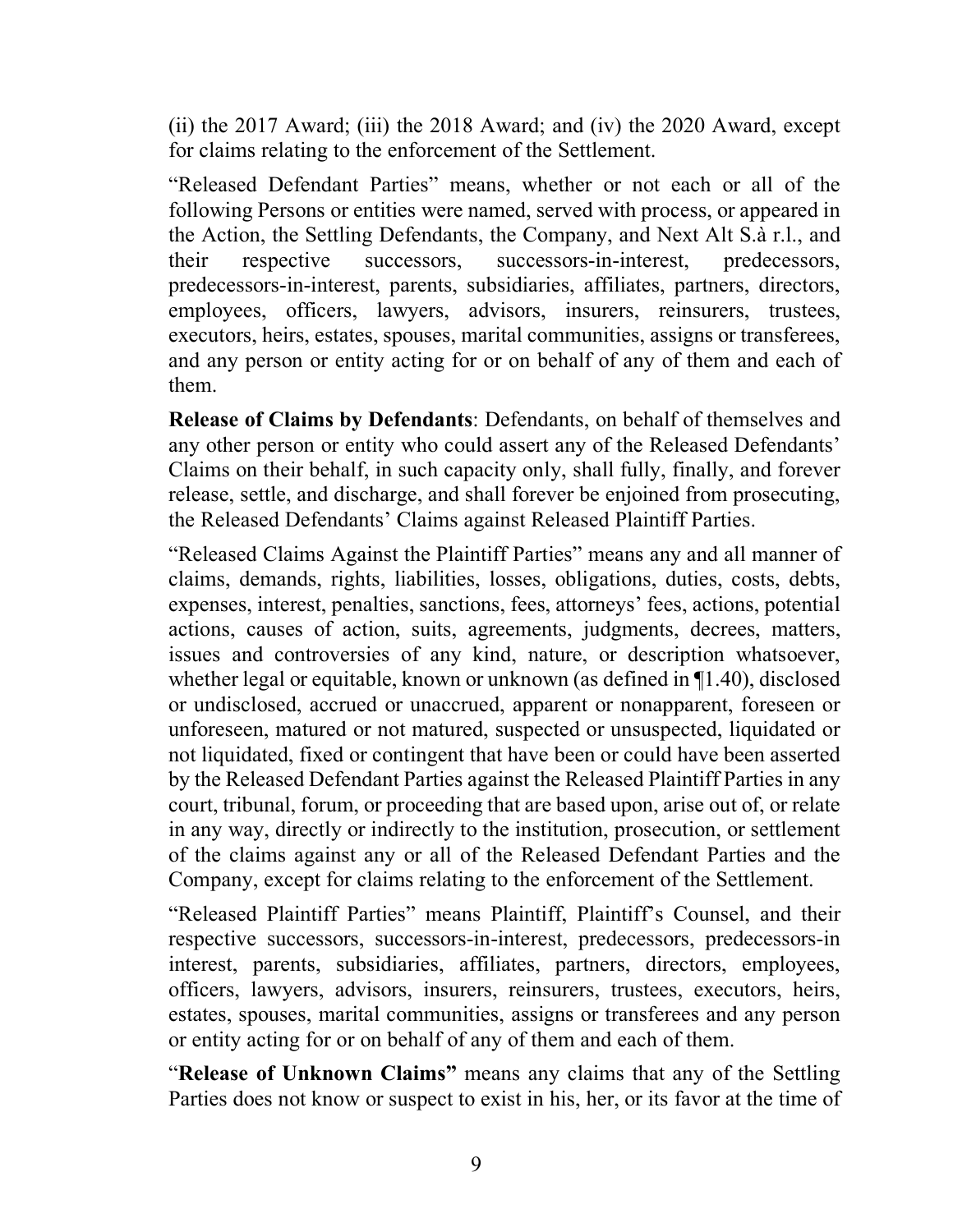the release of the Released Parties, including claims which, if known by him, her, or it, might have affected his, her, or its settlement with, and release of the Released Parties, or might have affected his, her, or its decision not to object to this Settlement. With respect to all Released Claims, the Released Parties stipulate and agree that, upon the Effective Date, the Settling Parties shall be deemed to have, and by operation of the Order and Final Judgment shall have, expressly waived the provisions, rights, and benefits of California Civil Code § 1542, which provides:

"A GENERAL RELEASE DOES NOT EXTEND TO CLAIMS THAT THE CREDITOR OR RELEASING PARTY DOES NOT KNOW OR SUSPECT TO EXIST IN HIS OR HER FAVOR AT THE TIME OF EXECUTING THE RELEASE AND THAT, IF KNOWN BY HIM OR HER, WOULD HAVE MATERIALLY AFFECTED HIS OR HER SETTLEMENT WITH THE DEBTOR."

and any law of any state or territory of the United States, or principle of common law or foreign law, which is similar, comparable, or equivalent to California Civil Code § 1542. The Settling Parties each agree and acknowledge that this waiver is an essential term of the Agreement, without which the consideration given herein would not have been given by the Parties.

17. If the Settlement is approved and the Effective Date occurs, no Altice stockholder will be able to bring another action asserting the Released Plaintiff's Claims against any of the Released Defendant Parties on behalf of Altice or individually.

18. Pending final determination by the Court of whether the Settlement should be approved, all proceedings in the Action other than proceedings necessary to carry out or enforce the terms and conditions of the Agreement, have been stayed by the Court. By order of the Court, pending final determination of whether the Settlement should be approved, Plaintiff and all other Altice Stockholders are barred and enjoined from commencing, instituting or prosecuting any of the Released Claims against any of the Released Parties.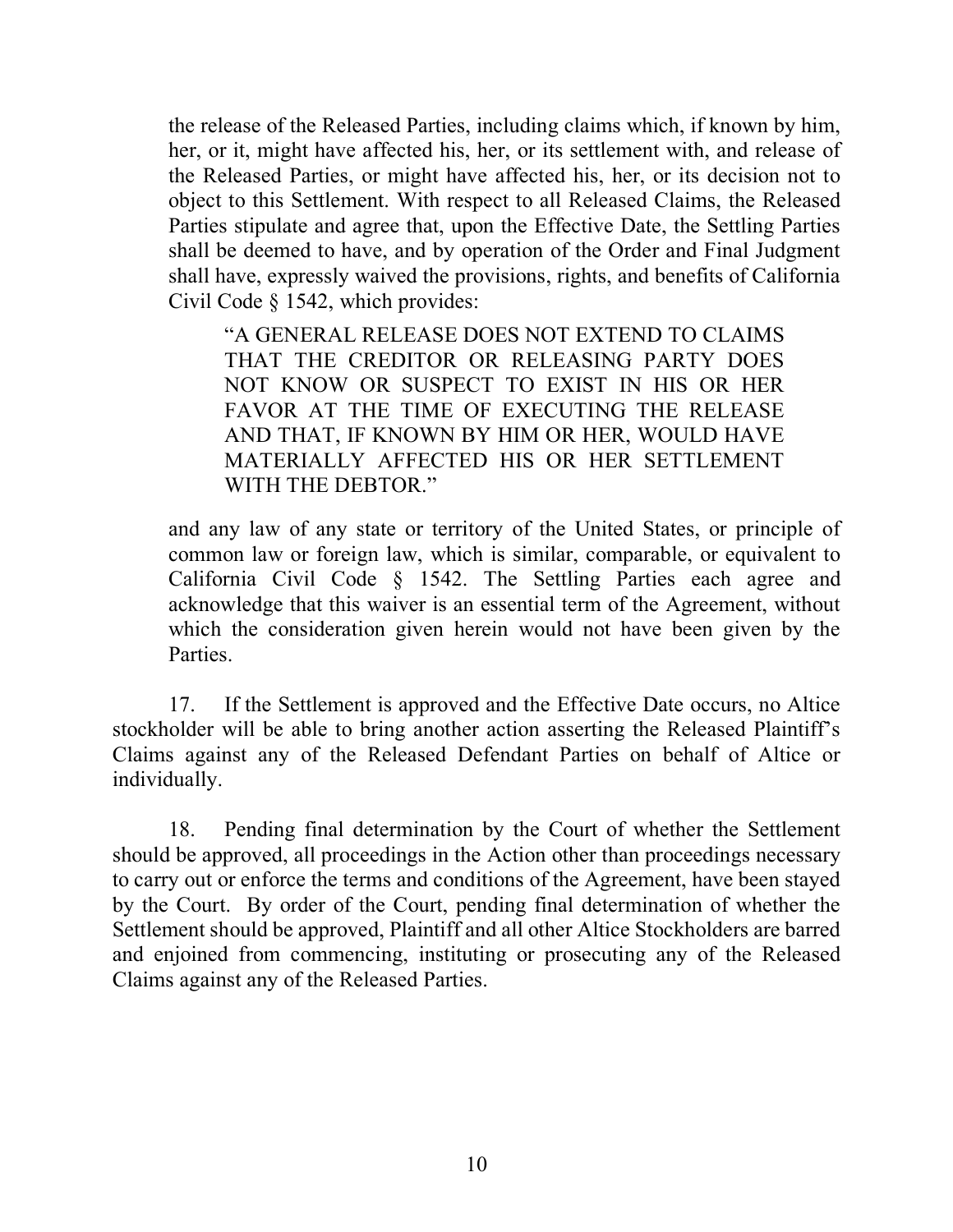# **HOW WILL PLAINTIFF'S COUNSEL BE PAID?**

Plaintiff's Counsel have not received any payment for their services in pursuing the claims asserted in the Action, nor have Plaintiff's Counsel been reimbursed for their out-of-pocket expenses. Plaintiff's Counsel invested their own resources in pursuing the Action on a contingency basis, meaning they would only recover their expenses and be compensated for their time if they created benefits through the Action. In light of the risks undertaken in pursuing the Action on a contingency basis and the benefits created for Altice through the Settlement and prosecution of the Action, Plaintiff's Counsel intends to petition the Court for an award of attorneys' and litigation expenses to be paid by Defendants' insurers, and from no other source, which shall not shall not exceed two million four hundred and seventy-five thousand dollars (\$2,475,000) in the aggregate (the "Fee and Expense Amount"). Plaintiff also intends to petition the Court for an incentive award of up to \$5,000 to be paid to Plaintiff solely from the Fee and Expense Amount (the "Incentive Award"). Any attorneys' fees and expense that are awarded by Court (the "Fee Award") and/or the Incentive Award will be paid by Defendants' insurers. Defendants and Altice agree that they will not object to or otherwise take any position on the Fee and Expense Amount and/or the Incentive Award so long as the Fee and Expense Amount seeks an award no greater than two million four hundred and seventy-five thousand dollars (\$2,475,000) in the aggregate and the Incentive Award seeks no greater than \$5,000 of the Fee Award. The Court will determine the amount of any fee and expense award to Plaintiff's Counsel and any Incentive Award to Plaintiff at the Settlement Hearing.

#### **WHEN WILL THE SETTLEMENT HEARING BE HELD? DO I HAVE A RIGHT TO APPEAR AT THE SETTLEMENT HEARING?**

19. The Court will consider the Settlement and all matters related to the Settlement at the Settlement Hearing. The Settlement Hearing will be held before The Honorable Paul A. Fioravanti, Jr., Vice Chancellor, on  $, 2022,$ at \_\_\_: \_\_\_\_\_ \_.m., at the Court of Chancery of the State of Delaware, Court of Chancery Courthouse, in the Leonard L. Williams Justice Center, 500 North King Street, Wilmington, Delaware 19801 (or by telephone or Zoom if the Settlement Hearing is conducted in such a manner).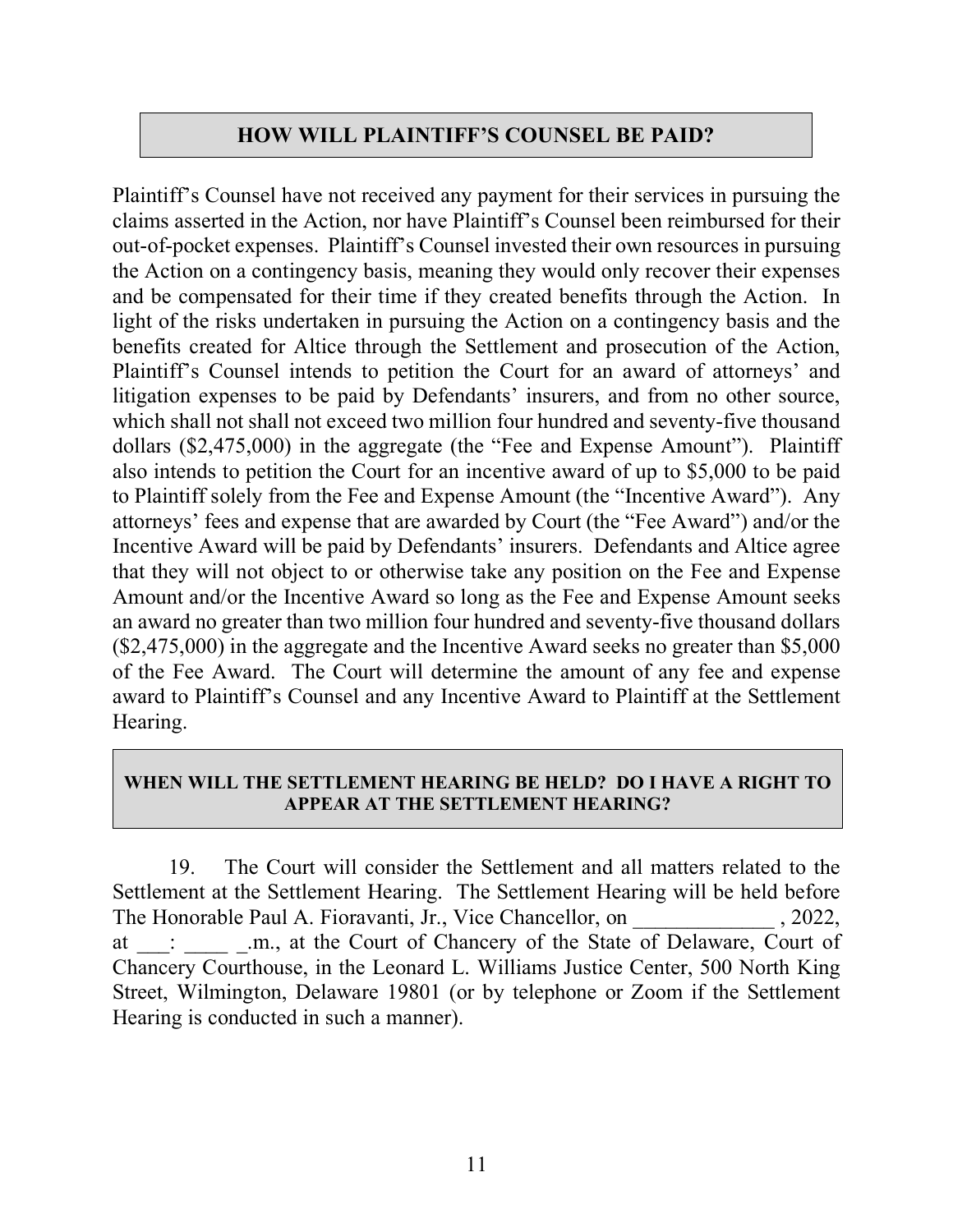20. The Court will consider any submission made in accordance with the provisions below even if an Objector does not attend the hearing. Participation in the Settlement is not conditioned on attendance at the Settlement Hearing.

21. Any record or beneficial stockholder of Altice who objects to the Settlement, the proposed Order and Final Judgment to be entered in the Action, Plaintiff's Counsel's application for the Fee and Expense Amount, and/or Plaintiff's application for the Incentive Award, or who otherwise wishes to be heard (an "Objector"), may appear in person (or by telephone or Zoom if the Settlement Hearing is conducted is such manner) or by his, her, or its attorney at the Settlement Hearing and present any evidence or argument that may be proper and relevant; provided, however, that no Objectorshall be heard or entitled to contest the approval of the terms and conditions of the Settlement, or, if approved, the Order and Final Judgment to be entered thereon, unless he, she, or it has, no later than ten business days before the Settlement Hearing (unless the Court in its discretion shall thereafter otherwise direct, upon application of such Objector and for good cause shown), files with the Register in Chancery, Court of Chancery, Leonard L. Williams Justice Center, 500 North King Street, Wilmington, Delaware 19801, the following: (i) proof of ownership of Altice stock as of April 22, 2022 and continuously to the present; (ii) a written and signed notice of the Objector's intention to appear, which states the name, address, and telephone number of his, her, or its counsel; (iii) a detailed statement of the objections to any matter(s) before the Court; and (iv) a detailed statement of all grounds for such objection(s) and the reasons for the Objector's desire to appear and to be heard, as well as all documents or writings which the Objector desires the Court to consider. Any such filings with the Court must also be served upon each of the following counsel (i) by hand, first class U.S. mail, or express service, and (ii) by email such that they are received no later than ten business days prior to the settlement hearing:

> Steven J. Purcell Robert H. Lefkowitz PURCELL & LEFKOWITZ LLP 200 Park Avenue, Suite 1700 New York, NY 10166 (212) 725-1000 spurcell@pjlfirm.com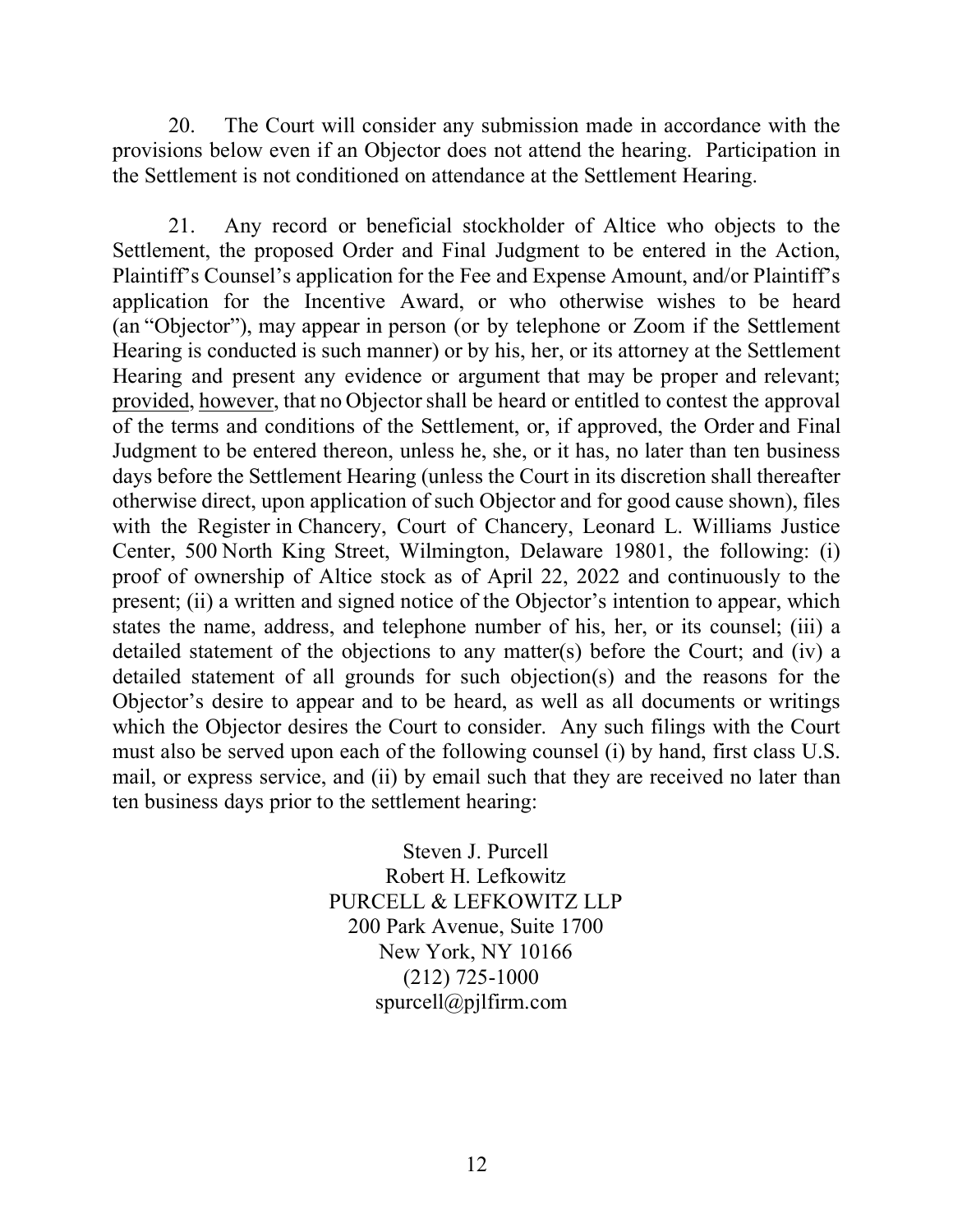Peter B. Andrews David M. Sborz ANDREWS & SPRINGER LLC 4001 Kennett Pike, Suite 250 Wilmington, DE 19807 pandrews@andrewsspringer.com dsborz@andrewsspringer.com

*Counsel for Plaintiff*

Alan S. Goudiss K. Mallory Brennan SHEARMAN & STERLING LLP 599 Lexington Avenue New York, NY 10022 (212) 848-4000 agoudiss@shearman.com mallory.brennan@shearman.com

A. Thompson Bayliss Stephen C. Childs ABRAMS & BAYLISS LLP 20 Montchanin Road, Suite 200 Wilmington, DE 19807 (302) 778-1000 Bayliss@AbramsBayliss.com childs@abramsbayliss.com

*Counsel for Defendants Manon Brouillette, Mark Mullen, and Raymond Svider and Nominal Defendant Altice USA Inc.*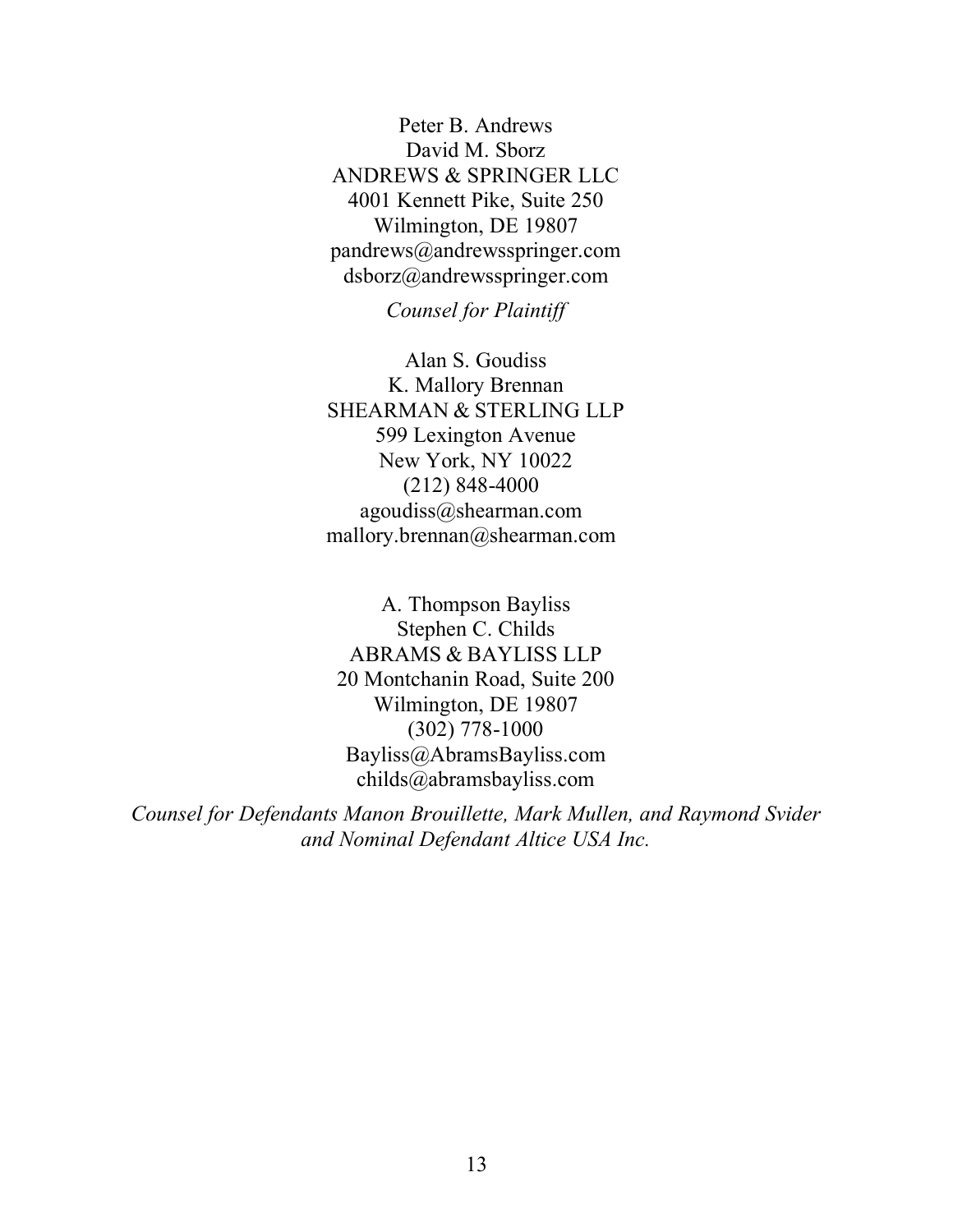Paul J. Lockwood SKADDEN ARPS SLATE MEAGHER & FLOM LLP One Rodney Square 920 N. King Street Wilmington, DE 19801 (302) 651-3000 paul.lockwood@skadden.com

Jay B. Kasner Scott D. Musoff SKADDEN ARPS SLATE MEAGHER & FLOM LLP One Manhattan West New York, NY 10036 (212) 735-3000 jay.kasner@skadden.com scott.musoff@skadden.com

*Counsel for Defendant Patrick Drahi and non-party Next Alt S.A.R.L.*

22. Unless the Court orders otherwise, any person or entity who fails to object in the manner described above shall be deemed to have waived such objection (including the right to appeal), unless the court in its discretion allows such objection to be heard at the Settlement Hearing, and shall be forever barred from raising any objection to the Settlement, Plaintiff's Counsel's application for an award of attorneys' fees and expenses, and Plaintiff's application for an incentive fee award, or any other matter related to the Settlement, in the Action or in any other action or proceeding, and will otherwise be bound by the Order and Final Judgment to be entered and the release to be given.

#### **CAN I SEE THE COURT FILE? WHOM SHOULD I CONTACT IF I HAVE QUESTIONS?**

23. This Notice contains only a summary of the terms of the proposed Settlement. For more detailed information about the matters involved in the Action, you are referred to the papers on file in the Action, including the Agreement, which may be inspected at the Office of the Register in Chancery in the Court of Chancery